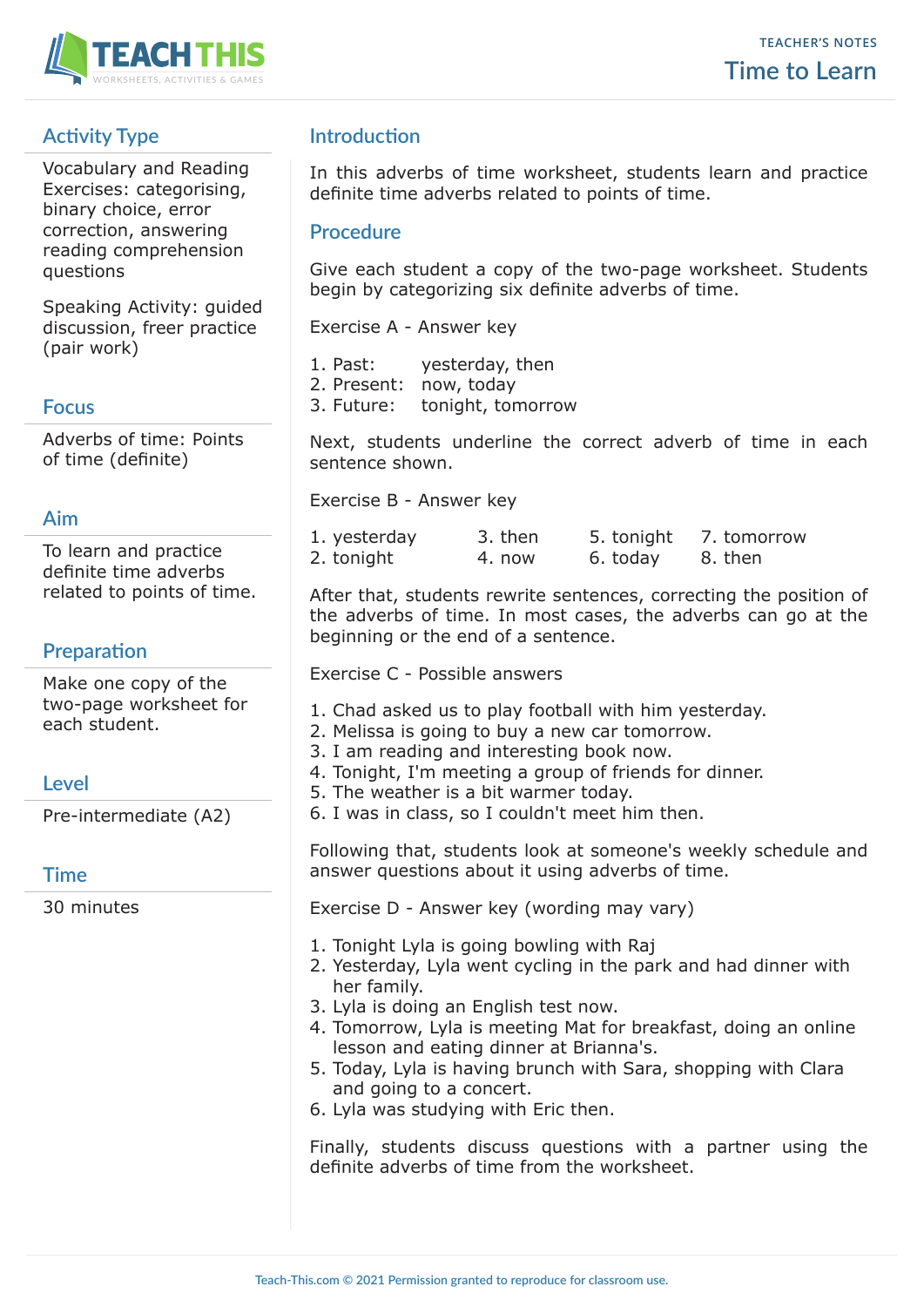

#### **A. Put the following adverbs of time into the correct category.**

| now         | then | yesterday | today          | tomorrow | tonight       |  |
|-------------|------|-----------|----------------|----------|---------------|--|
| <b>Past</b> |      |           | <b>Present</b> |          | <b>Future</b> |  |
|             |      |           |                |          |               |  |
|             |      |           |                |          |               |  |
|             |      |           |                |          |               |  |

#### **B. Underline the correct adverb of time in each sentence.**

- 1. I went to the park *tomorrow* / *yesterday*.
- 2. I'm making dinner for my friends *yesterday* / *tonight*.
- 3. I didn't sign for the package this afternoon. I was still at school *now* / *then*.
- 4. Sorry, I can't talk. I'm a bit busy *now* / *then*.
- 5. *Tonight* / *Yesterday*, I'm going to bed early. I'm very tired.
- 6. What are you doing *then* / *today*?
- 7. I can't wait to see you *yesterday* / *tomorrow*.
- 8. A: Did you hear Mark leave the house last night?
	- B: Yes, I heard him *now* / *then* and this morning.

#### **C. Rewrite the sentences, correcting the position of the adverbs of time.**

1. Chad yesterday asked us to play football with him.

.............................................................................................................................

2. Melissa is going to buy tomorrow a new car.

3. I am reading now an interesting book.

.............................................................................................................................

.............................................................................................................................

.............................................................................................................................

.............................................................................................................................

4. I'm tonight meeting a group of friends for dinner.

5. The weather is today a bit warmer.

6. I was in class, so I then couldn't meet him.



.............................................................................................................................